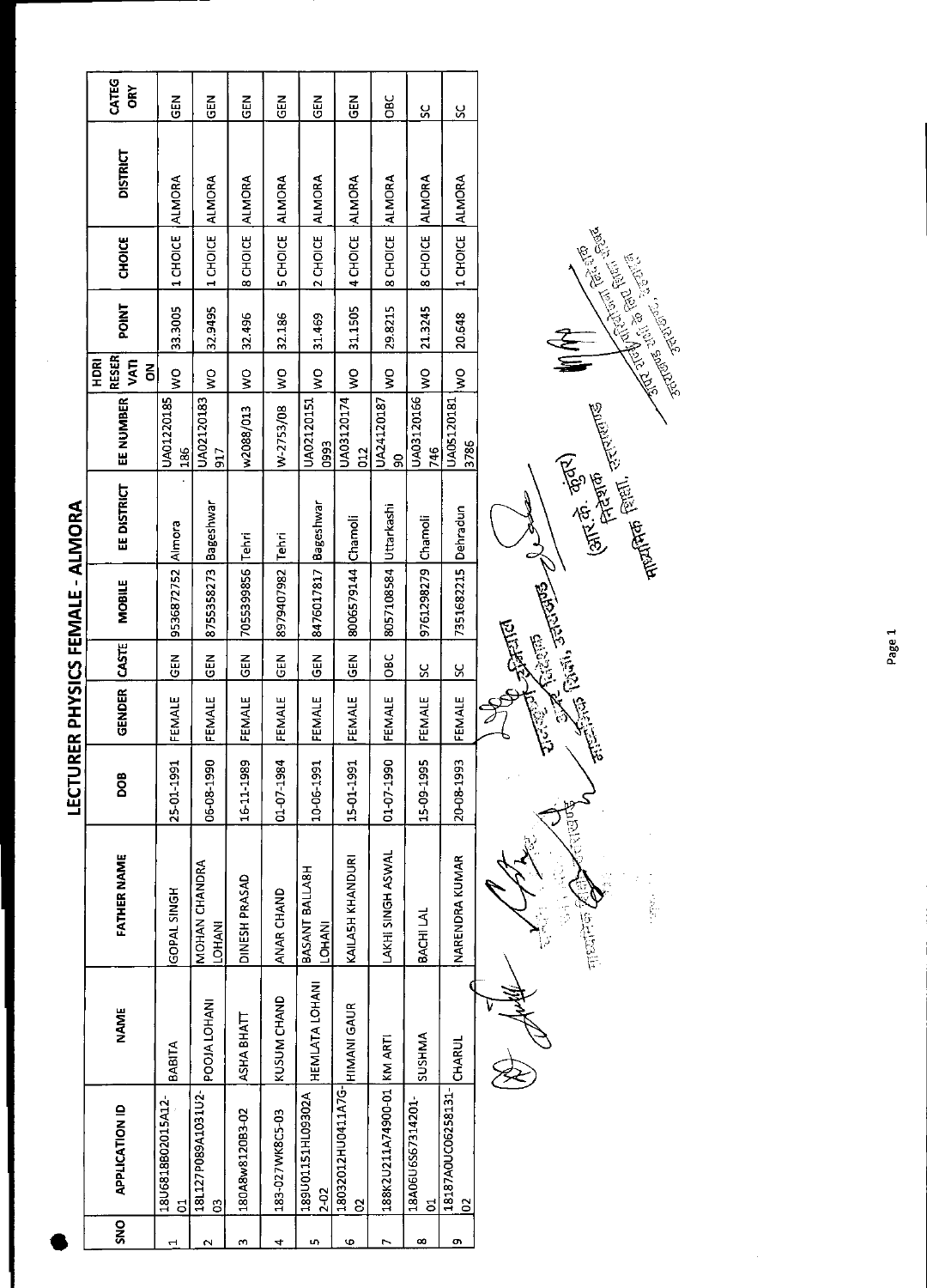| I<br>١ |
|--------|
| I<br>ı |
|        |
|        |
|        |
| I<br>I |
| ı<br>ı |
|        |
| I      |
|        |
|        |
|        |
|        |
|        |
|        |
|        |

|                                 | CATEG<br>ŎR                                   | GEN                             | $rac{5}{9}$                                 |                                                                                                      |
|---------------------------------|-----------------------------------------------|---------------------------------|---------------------------------------------|------------------------------------------------------------------------------------------------------|
|                                 | <b>DISTRICT</b>                               | 1 CHOICE CHAMPAWAT              | 1 CHOICE CHAMPAWAT                          |                                                                                                      |
|                                 | <b>CHOICE</b>                                 |                                 |                                             |                                                                                                      |
|                                 | <b>POINT</b>                                  | 34.76                           | 31.6115                                     |                                                                                                      |
|                                 | <b>RESER</b><br><b>E</b><br>HORI<br>VATI<br>š | $rac{1}{2}$                     | $\frac{1}{2}$                               |                                                                                                      |
|                                 | EE NUMBER                                     | w/1665/201<br>4/10              | UA04220158<br><b>877</b>                    |                                                                                                      |
| YAAYA  AIYUJ - YIYIAIJ CJICI UL | EE DISTRICT                                   |                                 |                                             | $(3\pi^2\hat{\sigma}, \frac{\vec{\Phi}^{(3)}}{2})$ finding $\vec{\Phi}^{(4)}$ and $\vec{\Phi}^{(5)}$ |
|                                 | <b>MOBILE</b>                                 | 7351820141 Champawat            | 8006587026 Champawat                        | 人民民族 1991年 2月19日<br>STRATE STRATEGY ROCK<br>Dublic Hallier<br>Giaz Reicos                            |
|                                 |                                               | $rac{5}{65}$                    | <b>SEN</b>                                  | <b>RASSE</b><br>$\frac{\partial}{\partial \lambda}$                                                  |
|                                 | GENDER CASTE                                  | FEMALE                          | FEMALE                                      |                                                                                                      |
| ヒビコンコンコ                         | DOB                                           | 10-04-1991                      | 21-05-1990                                  |                                                                                                      |
|                                 | <b>FATHER NAME</b>                            | HAYAT SINGH BISHT               | PRAKASH SINGH BISHT                         | 없                                                                                                    |
|                                 | <b>NAME</b>                                   |                                 | <b>BABITA BISHT</b>                         |                                                                                                      |
|                                 | <b>APPLICATION ID</b>                         | 18601w142601B5S-02 SUNITA BISHT | 1822B5BU0087174A8-<br>$\overline{\text{c}}$ |                                                                                                      |
|                                 | SNO <sup>1</sup>                              |                                 | N                                           |                                                                                                      |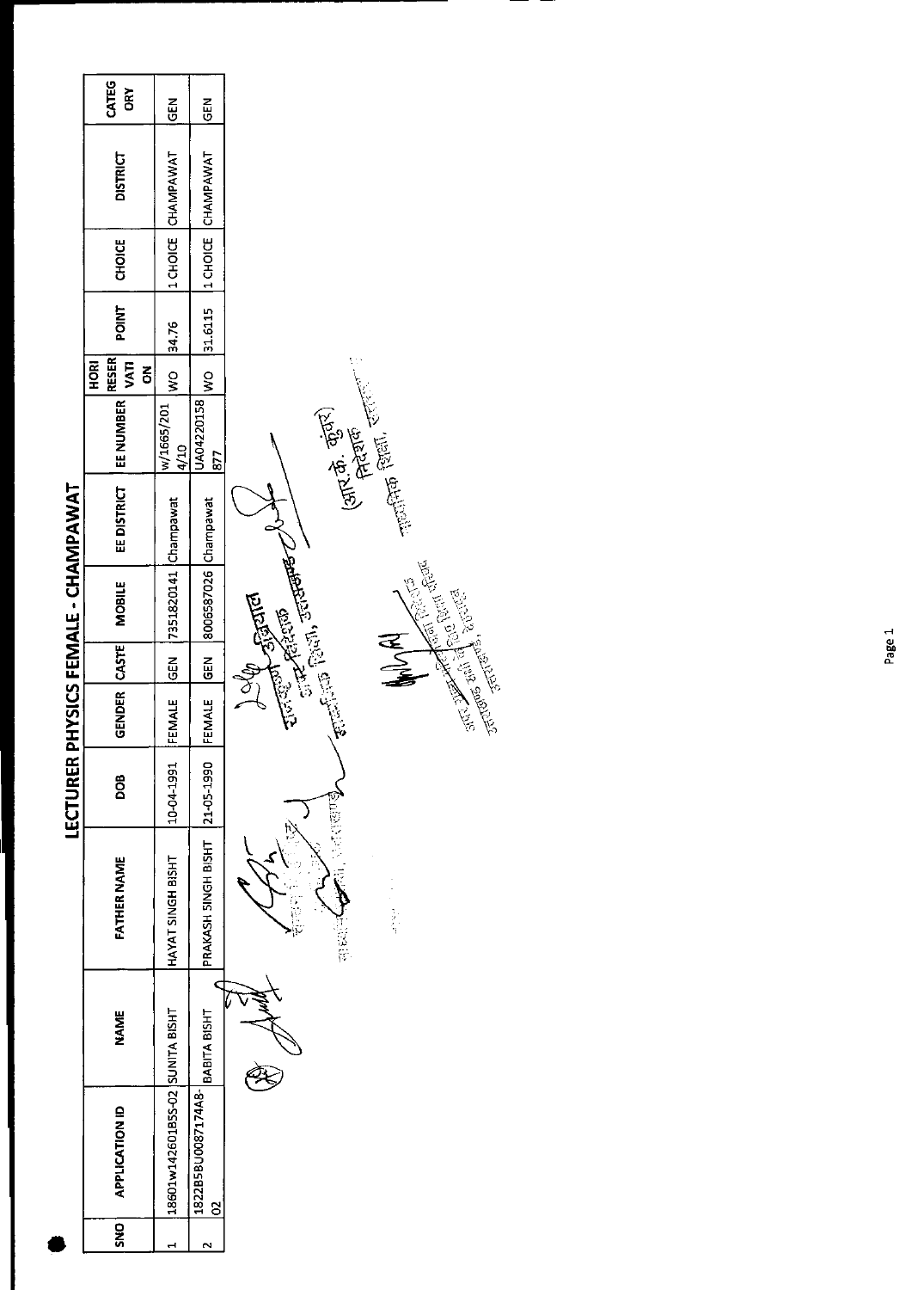|                              | CATEG<br>Ğ               | GEN                              | 모<br>5                                        | <u>s</u>                       |                                                                                                                                                                                                                                                                                                                                                                                                                                                      |
|------------------------------|--------------------------|----------------------------------|-----------------------------------------------|--------------------------------|------------------------------------------------------------------------------------------------------------------------------------------------------------------------------------------------------------------------------------------------------------------------------------------------------------------------------------------------------------------------------------------------------------------------------------------------------|
|                              | <b>DISTRICT</b>          | NAINITAL                         | NAINITAL                                      | <b>NAINITAL</b>                |                                                                                                                                                                                                                                                                                                                                                                                                                                                      |
|                              | <b>CHOICE</b>            | 4 CHOICE                         | 1 CHOICE                                      | 1 CHOICE                       |                                                                                                                                                                                                                                                                                                                                                                                                                                                      |
|                              | <b>POINT</b>             | 32.5425                          | 31.158                                        | 22.1645                        |                                                                                                                                                                                                                                                                                                                                                                                                                                                      |
|                              | VATI<br><b>ROKI</b><br>ξ | $\frac{1}{2}$                    |                                               | ş                              |                                                                                                                                                                                                                                                                                                                                                                                                                                                      |
|                              | EE NUMBER RESER          | UA15220144<br>$\frac{8}{90}$     | MW/234/14 WO                                  | UA05120185<br>612              | $\left(\frac{1}{\sqrt{10}}\right)^{1/2}$ (sheep $\left(\frac{1}{\sqrt{10}}\right)^{1/2}$                                                                                                                                                                                                                                                                                                                                                             |
|                              | EE DISTRICT              | Pauri                            |                                               |                                | $\frac{1}{\sqrt{2}}\int_{0}^{\frac{\pi}{2}}\frac{1}{\sqrt{2}}\left(\frac{\pi}{2}\right)^{2}d\mu\left(\frac{\pi}{2}\right)^{2}d\mu\left(\frac{\pi}{2}\right)^{2}d\mu\left(\frac{\pi}{2}\right)^{2}d\mu\left(\frac{\pi}{2}\right)^{2}d\mu\left(\frac{\pi}{2}\right)^{2}d\mu\left(\frac{\pi}{2}\right)^{2}d\mu\left(\frac{\pi}{2}\right)^{2}d\mu\left(\frac{\pi}{2}\right)^{2}d\mu\left(\frac{\pi}{2}\right)^{2}d\mu\left(\frac{\pi}{2}\right)^{2}d\mu$ |
| ER PHYSICS FEMALE - NAINITAL | <b>MOBILE</b>            | 9557763251                       | 8859218286 Almora                             | 8979390581 Dehradun            | STERNE EN DE LA CORTE DES CRISTIANS                                                                                                                                                                                                                                                                                                                                                                                                                  |
|                              |                          | GEN                              | 군<br>영                                        | <u>يې</u>                      | $\tilde{\geqslant}$                                                                                                                                                                                                                                                                                                                                                                                                                                  |
|                              | GENDER CASTE             | FEMALE                           | FEMALE                                        | FEMALE                         | $\mathcal{P}$                                                                                                                                                                                                                                                                                                                                                                                                                                        |
| LECTUR                       | DOB                      |                                  |                                               | 07-07-1995                     | Control of the Control of Control of Control of Control of Control of Control of Control of Control of Control<br>l,                                                                                                                                                                                                                                                                                                                                 |
|                              | <b>FATHER NAME</b>       | DEVENDRA SINGH BISHT  27-12-1991 | KANCHAN RAUTELA MANOHAR SINGH BORA 16-04-1991 | HARPAL SINGH                   | $\frac{\partial}{\partial \theta}$<br>घण्टन<br>大陆市                                                                                                                                                                                                                                                                                                                                                                                                   |
|                              | <b>NAME</b>              |                                  |                                               | <b>ULIVVS</b>                  |                                                                                                                                                                                                                                                                                                                                                                                                                                                      |
|                              | <b>APPLICATION ID</b>    | 18UA95410P41228-02 PRIYANKA      | 184MK1W432R-08                                | 185U5220S801161A-<br><u>80</u> |                                                                                                                                                                                                                                                                                                                                                                                                                                                      |
|                              | <b>SNS</b>               | ↤                                | Z                                             | w                              |                                                                                                                                                                                                                                                                                                                                                                                                                                                      |

Page 1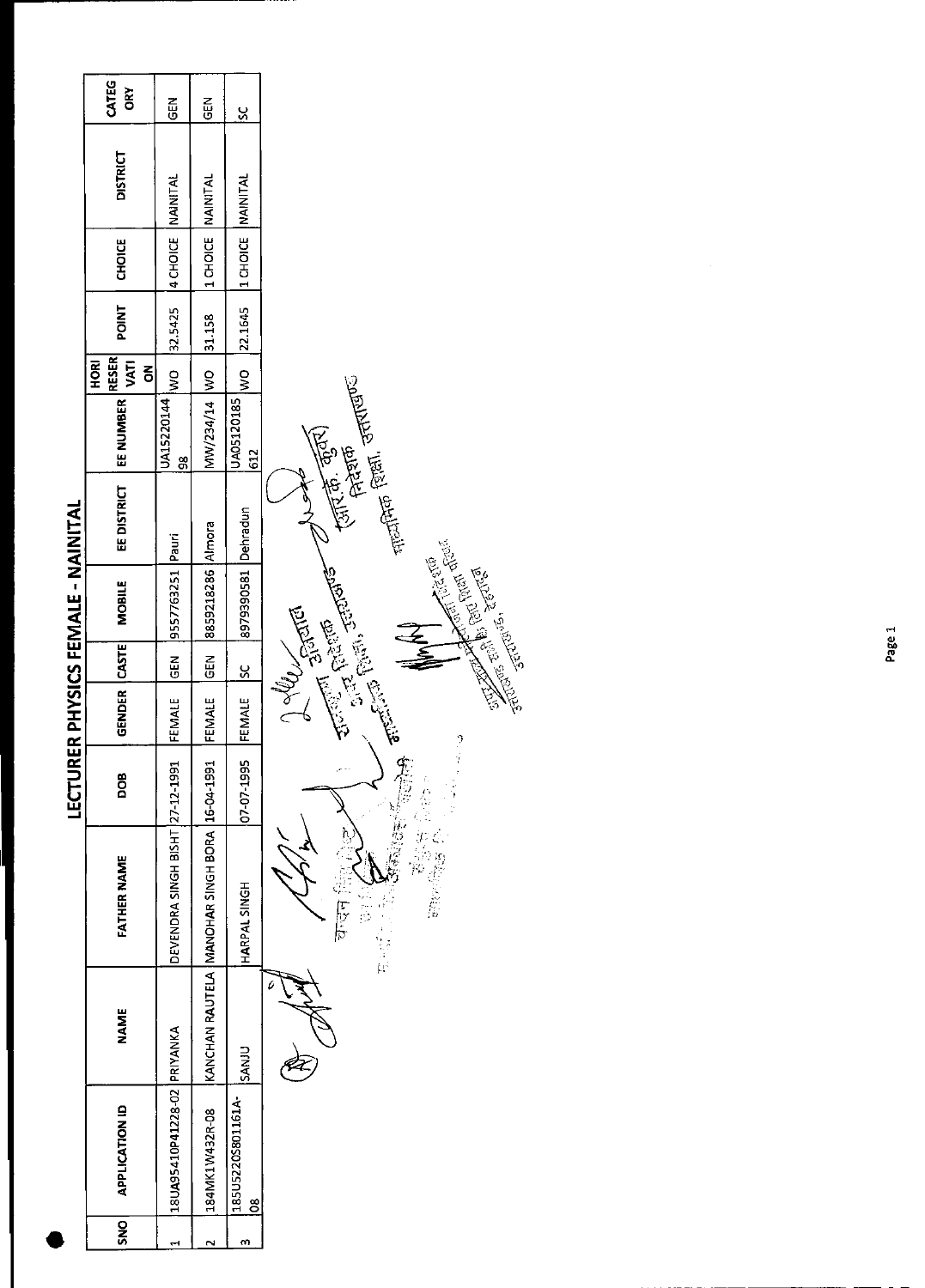| I           |
|-------------|
|             |
|             |
|             |
| ı           |
|             |
|             |
|             |
|             |
|             |
|             |
|             |
|             |
| I<br>ı      |
|             |
|             |
| l<br>i      |
|             |
|             |
|             |
|             |
|             |
|             |
|             |
| I           |
|             |
|             |
|             |
|             |
| I           |
|             |
| I<br>İ<br>ı |
|             |

|     |                                    |                    |                                |            |              |                                           |                             |                         |                    | <b>RESER</b><br>HDRI |                           |                |                 | CATEG        |
|-----|------------------------------------|--------------------|--------------------------------|------------|--------------|-------------------------------------------|-----------------------------|-------------------------|--------------------|----------------------|---------------------------|----------------|-----------------|--------------|
| SNO | <b>APPLICATION ID</b>              | <b>NAME</b>        | <b>FATHER NAME</b>             | DOB<br>D   | GENDER CASTE |                                           | MOBILE                      | EE DISTRICT   EE NUMBER |                    | ξ                    | <b>POINT</b>              | <b>CHDICE</b>  | <b>DISTRICT</b> | <b>ORY</b>   |
|     |                                    |                    |                                |            |              |                                           |                             |                         |                    | š                    |                           |                |                 |              |
|     | 18122K515UAP17205<br>$\frac{2}{5}$ | POOJA KISTWAL      | SACHIDANAND KISTWAL 01-07-1990 |            |              |                                           | FEMALE GEN 9760043608 Pauri |                         | UA15220151<br>5572 |                      | WO 34.479                 | 1 CHOICE PAURI |                 | <b>ABD</b>   |
|     | 1810U7139165521AB-<br>8            | <b>JYOTI BHATT</b> | VIKRAM PRASAD BHATT 20-08-1990 |            | FEMALE       |                                           | GEN 8126089739 Rudraprayag  |                         | UA19120156<br>753  | $\frac{1}{2}$        | 32.7595   5 CHOICE   PAUR |                |                 | $rac{6}{5}$  |
|     | 18412RU427-03                      | RUCHI UNIYAL       | PUSHP RAJ UNIYAL               | 21-07-1992 |              |                                           | FEMALE OBC 7351864498 Tehri |                         | 2274/14            |                      | WO 32.108                 | 2 CHOICE PAURI |                 | $rac{1}{26}$ |
|     | 1856A0107128221UA-<br>ឪ            | ANTRIKSHA          | JOGENDRA SINGH                 | 31-07-1994 | FEMALE  SC   |                                           | 7253991012 Dehradun         |                         | UA05120181<br>2726 | WO 22.33             |                           | 1 CHOICE PAUR  |                 | ပ္တ          |
|     |                                    | جم<br>پ            | くぐ                             |            |              | $\begin{bmatrix} 1 \ 1 \ 2 \end{bmatrix}$ |                             |                         |                    |                      |                           |                |                 |              |

شنتهای اهال هداشتهای (आए.स. कुंतर)<br>(आए.स. कुंतर) العلم<br>بالمحر **CONTACT STATES REPAIR Communication** Te Rel  $\mathcal{L}^{(2)}$  $\mathcal{L}$ 1849年 į, g 医舌的 医螺旋 l, Article 1999  $\sqrt{2}$ 主要的 Mary C.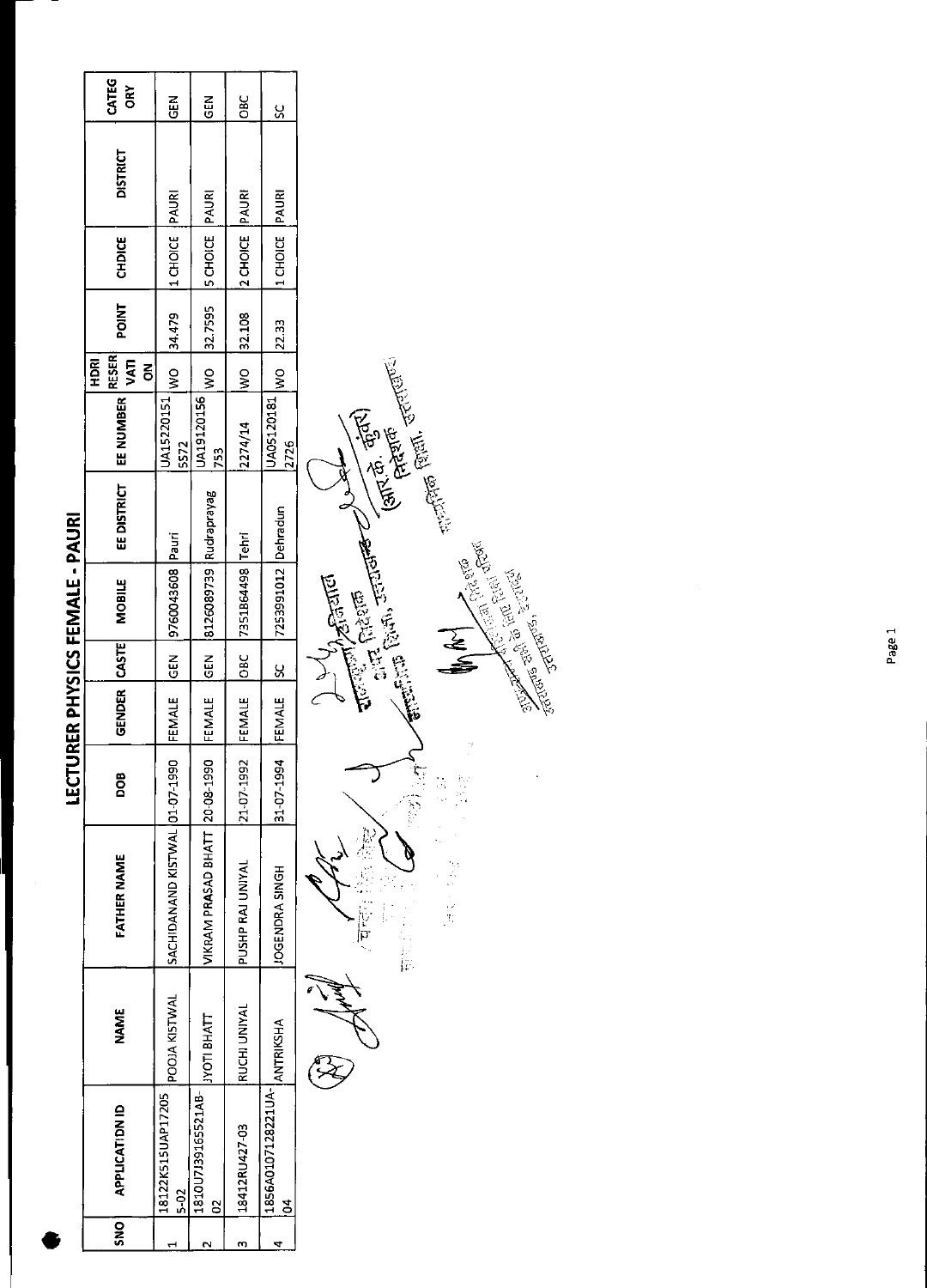| ī |  |
|---|--|
|   |  |
|   |  |
|   |  |
|   |  |
|   |  |
|   |  |
|   |  |
|   |  |
|   |  |
|   |  |
|   |  |
|   |  |
|   |  |
|   |  |
|   |  |
|   |  |

| <b>GEN</b><br>$\frac{6}{6}$<br>$\frac{5}{2}$<br>$\frac{8}{5}$<br>13 CHOICE PITHORAGARH<br>UA04220117 WO 31.0175 1 CHOICE PITHORAGARH<br>$\mu$ A19120163 WO 29.2675 6 CHOICE PITHORAGARH<br>1 CHOICE PITHORAGARH<br>DISTRICT<br><b>CHOICE</b><br>WO 20.618<br><b>POINT</b><br>W/5705/14 WO 33.501<br><b>UATI</b><br>š<br><b>I EE NUMBER  </b><br>JA05120163<br>čć<br>512<br>51<br><b>EE DISTRICT</b><br>EMALE GEN 3634880868 Pithoragarh<br>EMALE OBC 9568924827 Rudraprayag<br>FEMALE GEN 9639834070 Champawat<br>8006534706 Dehradun<br>ENDER CASTE MOBILE<br>FEMALE SC<br>ă<br>10-02-1993<br>01-07-1989<br>11-04-1993<br>10-04-1992<br>80<br><b>BHUWAN CHANDRA</b><br><b>FATHER NAME</b><br><b>UMESH CHANDRA</b><br>DINESH CHANDRA<br>ROOP CHAND<br>GAHTORI<br>SHARMA<br>DEEPTI SHARMA<br>LATA GAHTORI<br><b>NAME</b><br>RASHMI<br><b>RENU</b><br>18101A3017272U4LG-<br>18A113R79U109262-<br>18A251051026U3R1-<br>181W5D50574-02<br>$\frac{1}{2}$ | <b>APPLICATION ID</b> |  |  |  |  | <b>RESER</b><br><b>ROH</b> |  | CATEG      |
|-----------------------------------------------------------------------------------------------------------------------------------------------------------------------------------------------------------------------------------------------------------------------------------------------------------------------------------------------------------------------------------------------------------------------------------------------------------------------------------------------------------------------------------------------------------------------------------------------------------------------------------------------------------------------------------------------------------------------------------------------------------------------------------------------------------------------------------------------------------------------------------------------------------------------------------------------------|-----------------------|--|--|--|--|----------------------------|--|------------|
|                                                                                                                                                                                                                                                                                                                                                                                                                                                                                                                                                                                                                                                                                                                                                                                                                                                                                                                                                     |                       |  |  |  |  |                            |  | <b>ORY</b> |
|                                                                                                                                                                                                                                                                                                                                                                                                                                                                                                                                                                                                                                                                                                                                                                                                                                                                                                                                                     |                       |  |  |  |  |                            |  |            |
|                                                                                                                                                                                                                                                                                                                                                                                                                                                                                                                                                                                                                                                                                                                                                                                                                                                                                                                                                     |                       |  |  |  |  |                            |  |            |
|                                                                                                                                                                                                                                                                                                                                                                                                                                                                                                                                                                                                                                                                                                                                                                                                                                                                                                                                                     |                       |  |  |  |  |                            |  |            |
|                                                                                                                                                                                                                                                                                                                                                                                                                                                                                                                                                                                                                                                                                                                                                                                                                                                                                                                                                     |                       |  |  |  |  |                            |  |            |
|                                                                                                                                                                                                                                                                                                                                                                                                                                                                                                                                                                                                                                                                                                                                                                                                                                                                                                                                                     |                       |  |  |  |  |                            |  |            |
|                                                                                                                                                                                                                                                                                                                                                                                                                                                                                                                                                                                                                                                                                                                                                                                                                                                                                                                                                     |                       |  |  |  |  |                            |  |            |
|                                                                                                                                                                                                                                                                                                                                                                                                                                                                                                                                                                                                                                                                                                                                                                                                                                                                                                                                                     |                       |  |  |  |  |                            |  |            |
|                                                                                                                                                                                                                                                                                                                                                                                                                                                                                                                                                                                                                                                                                                                                                                                                                                                                                                                                                     |                       |  |  |  |  |                            |  |            |

 $\frac{1}{4\pi\epsilon_0\log\left(\frac{1}{\epsilon_0(1-\epsilon_0)}\right)}\cdot\frac{1}{4\pi\epsilon_0\log\left(\frac{1}{\epsilon_0(1-\epsilon_0)}\right)}\cdot\frac{1}{4\pi\epsilon_0\log\left(\frac{1}{\epsilon_0(1-\epsilon_0)}\right)}\cdot\frac{1}{4\pi\epsilon_0\log\left(\frac{1}{\epsilon_0(1-\epsilon_0)}\right)}\cdot\frac{1}{4\pi\epsilon_0\log\left(\frac{1}{\epsilon_0(1-\epsilon_0)}\right)}\cdot\frac{1}{4\pi\epsilon_0\log\left(\frac{1}{\epsilon_0(1-\epsilon_0)}\right)}$ **Antich digital**<br>Antich digital out in the first part of the first of the first of the first of the first of the first of the first of the first of the first of the first of the first of the first of the first of the first of the first of the first of th  $\sqrt{\frac{3}{2}}$ Articles 1 **COLLEGE ROOM** 乙二重 2gy y<br>T **> 全国語** ্য  $\frac{1}{\sqrt{2}}$  $\ddot{.}$  $\overline{\mathbb{R}}$ ا<br>ڪ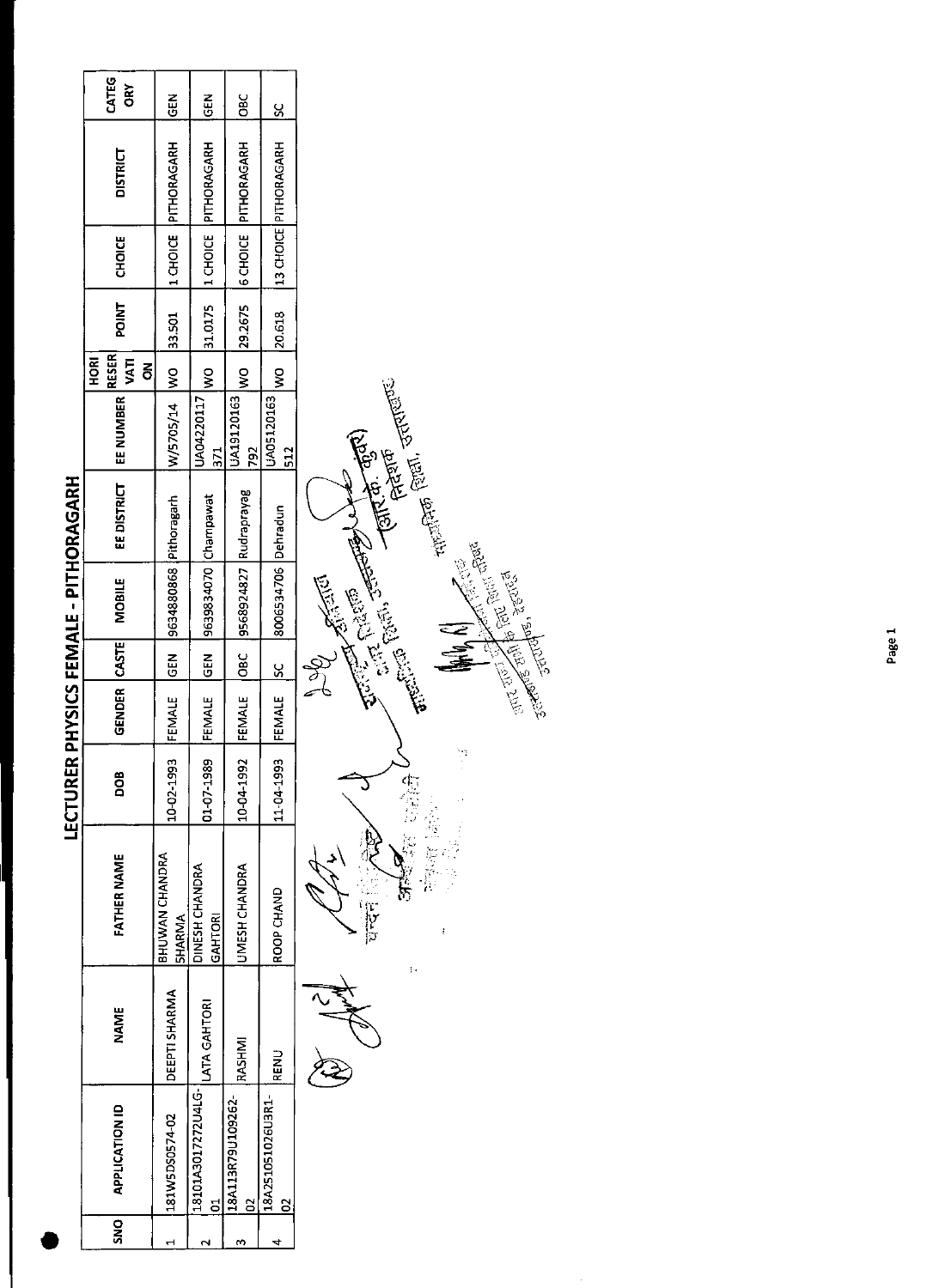|                                       | CATEG<br>ORY                        | <b>GEN</b>                   |                                                                                                                                                                                                                               |
|---------------------------------------|-------------------------------------|------------------------------|-------------------------------------------------------------------------------------------------------------------------------------------------------------------------------------------------------------------------------|
|                                       | <b>DISTRICT</b>                     | <b>RUDRAPRAYAG</b>           |                                                                                                                                                                                                                               |
|                                       | <b>CHOICE</b>                       | 2 CHOICE                     |                                                                                                                                                                                                                               |
|                                       | <b>POINT</b>                        | 34.9775                      |                                                                                                                                                                                                                               |
|                                       | VATI<br><b>HDRI</b><br>$\mathbf{5}$ | $\frac{1}{2}$                |                                                                                                                                                                                                                               |
|                                       | EE NUMBER RESER                     | UA03120151<br>0293           | <b>Carl de de de Carl (1976)</b>                                                                                                                                                                                              |
| LECTURER PHYSICS FEMALE - RUDRAPRAYAG | EE DISTRICT                         |                              | and the first of the Contract of the Contract of the Contract of the Contract of the Contract of the Contract of the Contract of the Contract of the Contract of the Contract of the Contract of the Contract of the Contract |
|                                       | <b>MOBILE</b>                       | 8791290604 Chamoli           | Report of the Report of Street<br><u>Z</u><br>yy.<br>Y<br>$\leq$                                                                                                                                                              |
|                                       |                                     | <b>SEN</b>                   |                                                                                                                                                                                                                               |
|                                       | GENDER CASTE                        | FEMALE                       | жq<br>टेन्,                                                                                                                                                                                                                   |
|                                       | DOB                                 | 16-02-1991                   | 自身使空 起动的<br><b>100 100 100 100 100 100 100</b><br>i<br>P<br>अल्पादन                                                                                                                                                           |
|                                       | <b>FATHER NAME</b>                  | PURAN SINGH NEGI             | 5<br>Ş<br>在市                                                                                                                                                                                                                  |
|                                       | <b>NAME</b>                         | <b>SHASHI NEGI</b>           |                                                                                                                                                                                                                               |
|                                       | <b>APPLICATIDN ID</b>               | 1812N09A120310U35<br>$5-0.2$ |                                                                                                                                                                                                                               |
|                                       | SNO                                 | Н                            |                                                                                                                                                                                                                               |
|                                       |                                     |                              |                                                                                                                                                                                                                               |

Page 1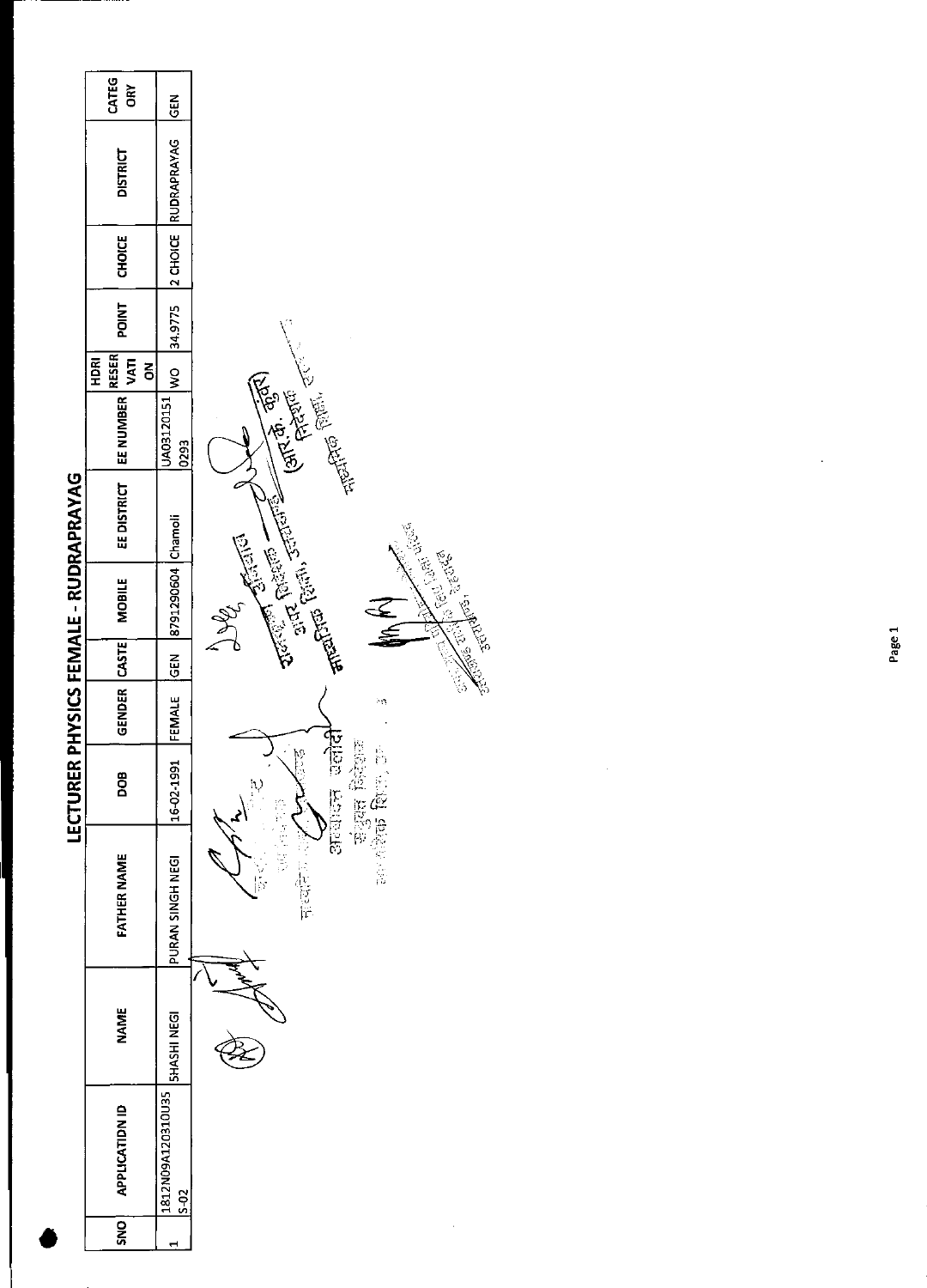| I<br>I |
|--------|
|        |
|        |
|        |
|        |
|        |
|        |
|        |
|        |
|        |
|        |
|        |
|        |
|        |
|        |
|        |
|        |
|        |
|        |
| I      |
|        |
|        |
|        |
|        |
|        |
|        |
|        |

|                               |            | CATEG<br><b>ORY</b>   | 199                                  | GEN <sub>SC</sub>         | <b>DBC</b>                     | ပ္တ                          |                                                                                                                                                                                                                                                                                                                                                                                                                                                                                                                                                                                                                                                                                                                                                                                                                                                              |
|-------------------------------|------------|-----------------------|--------------------------------------|---------------------------|--------------------------------|------------------------------|--------------------------------------------------------------------------------------------------------------------------------------------------------------------------------------------------------------------------------------------------------------------------------------------------------------------------------------------------------------------------------------------------------------------------------------------------------------------------------------------------------------------------------------------------------------------------------------------------------------------------------------------------------------------------------------------------------------------------------------------------------------------------------------------------------------------------------------------------------------|
|                               |            | <b>DISTRICT</b>       | <b>TEHRI</b>                         | <b>TEHRI</b>              | <b>TEHRI</b>                   | <b>TEHRI</b>                 |                                                                                                                                                                                                                                                                                                                                                                                                                                                                                                                                                                                                                                                                                                                                                                                                                                                              |
|                               |            | <b>CHOICE</b>         | 1 CHOICE                             | 1 CHOICE                  | 11 CHOICE                      | 2 CHOICE                     |                                                                                                                                                                                                                                                                                                                                                                                                                                                                                                                                                                                                                                                                                                                                                                                                                                                              |
|                               |            | POINT                 | 34.8695                              | 33.273                    | 32.3105                        | 22.144                       |                                                                                                                                                                                                                                                                                                                                                                                                                                                                                                                                                                                                                                                                                                                                                                                                                                                              |
|                               | <b>ROH</b> | VATI<br>š             | $\frac{1}{2}$                        | $\frac{1}{2}$             |                                | $\frac{1}{3}$                |                                                                                                                                                                                                                                                                                                                                                                                                                                                                                                                                                                                                                                                                                                                                                                                                                                                              |
|                               |            | EE NUMBER RESER       | UA21120162<br>924                    | W-219/015                 | W-1703/011 WO                  | UA15220185<br>020            | (आर.के. कुंतर)<br>(आर.के. कुंतर)<br>$\frac{1}{\sqrt{2}}\left(\frac{1}{\sqrt{2}}\right)^{1/2}$                                                                                                                                                                                                                                                                                                                                                                                                                                                                                                                                                                                                                                                                                                                                                                |
|                               |            | <b>EE DISTRICT</b>    |                                      |                           |                                |                              |                                                                                                                                                                                                                                                                                                                                                                                                                                                                                                                                                                                                                                                                                                                                                                                                                                                              |
| IN LITT - "コイINI" ワンワーロム ビビビコ |            | <b>MOBILE</b>         | 9760499302 Tehri                     | 9917240714 Tehri          | 8954790002 Tehri               | 9411780882 Pauri             | $\frac{1}{\sqrt{2}}\sum_{n=1}^{\infty}\frac{1}{n!}\sum_{n=1}^{\infty}\frac{1}{n!}\sum_{n=1}^{\infty}\frac{1}{n!}\sum_{n=1}^{\infty}\frac{1}{n!}\sum_{n=1}^{\infty}\frac{1}{n!}\sum_{n=1}^{\infty}\frac{1}{n!}\sum_{n=1}^{\infty}\frac{1}{n!}\sum_{n=1}^{\infty}\frac{1}{n!}\sum_{n=1}^{\infty}\frac{1}{n!}\sum_{n=1}^{\infty}\frac{1}{n!}\sum_{n=1}^{\infty}\frac{1}{n!}\sum_{n=1}^{\infty}\$<br>Article 30 to the Party of Case of the Contractor<br>$\frac{1}{\sqrt{2}}$ $\frac{1}{\sqrt{2}}$ $\frac{1}{\sqrt{2}}$ $\frac{1}{\sqrt{2}}$ $\frac{1}{\sqrt{2}}$ $\frac{1}{\sqrt{2}}$ $\frac{1}{\sqrt{2}}$ $\frac{1}{\sqrt{2}}$ $\frac{1}{\sqrt{2}}$ $\frac{1}{\sqrt{2}}$ $\frac{1}{\sqrt{2}}$ $\frac{1}{\sqrt{2}}$ $\frac{1}{\sqrt{2}}$ $\frac{1}{\sqrt{2}}$ $\frac{1}{\sqrt{2}}$ $\frac{1}{\sqrt{2}}$ $\frac{1}{\sqrt{2}}$<br>3717375, 2527753<br>and factor |
|                               |            |                       | <b>GEN</b>                           | <u>ss</u>                 | OBC                            | <u>ي</u>                     |                                                                                                                                                                                                                                                                                                                                                                                                                                                                                                                                                                                                                                                                                                                                                                                                                                                              |
|                               |            | GENDER CASTE          | FEMALE                               | FEMALE                    | FEMALE                         | FEMALE                       |                                                                                                                                                                                                                                                                                                                                                                                                                                                                                                                                                                                                                                                                                                                                                                                                                                                              |
| ו טב<br>נ                     |            | DOB                   | 02-12-1990                           | 01-01-1991                |                                | 25-11-1995                   | 诃<br>h)<br>V                                                                                                                                                                                                                                                                                                                                                                                                                                                                                                                                                                                                                                                                                                                                                                                                                                                 |
|                               |            | FATHER NAME           | POORNA NAND                          | BHAGWATI PRASAD<br>SEMWAL | SUMAN PRASAD UNIYAL 26-07-1987 | CHANDRA MOHAN                | <b>Ware Architect</b>                                                                                                                                                                                                                                                                                                                                                                                                                                                                                                                                                                                                                                                                                                                                                                                                                                        |
|                               |            | <b>NAME</b>           | KRISHNA RATURI                       | <b>SUMAN GAIROLA</b>      | SHWETA UNIYAL                  | NEHA MOHAN                   |                                                                                                                                                                                                                                                                                                                                                                                                                                                                                                                                                                                                                                                                                                                                                                                                                                                              |
|                               |            | <b>APPLICATION ID</b> | 18R612U9A2241K102-<br>$\frac{15}{2}$ | 1820-95W1S1G-02           | 18W1SU0173-10-07               | 18UA055M0011222N<br>$8 - 04$ |                                                                                                                                                                                                                                                                                                                                                                                                                                                                                                                                                                                                                                                                                                                                                                                                                                                              |
|                               |            | <b>SNS</b>            |                                      | $\mathbf{\sim}$           | m                              | 4                            |                                                                                                                                                                                                                                                                                                                                                                                                                                                                                                                                                                                                                                                                                                                                                                                                                                                              |
|                               |            |                       |                                      |                           |                                |                              |                                                                                                                                                                                                                                                                                                                                                                                                                                                                                                                                                                                                                                                                                                                                                                                                                                                              |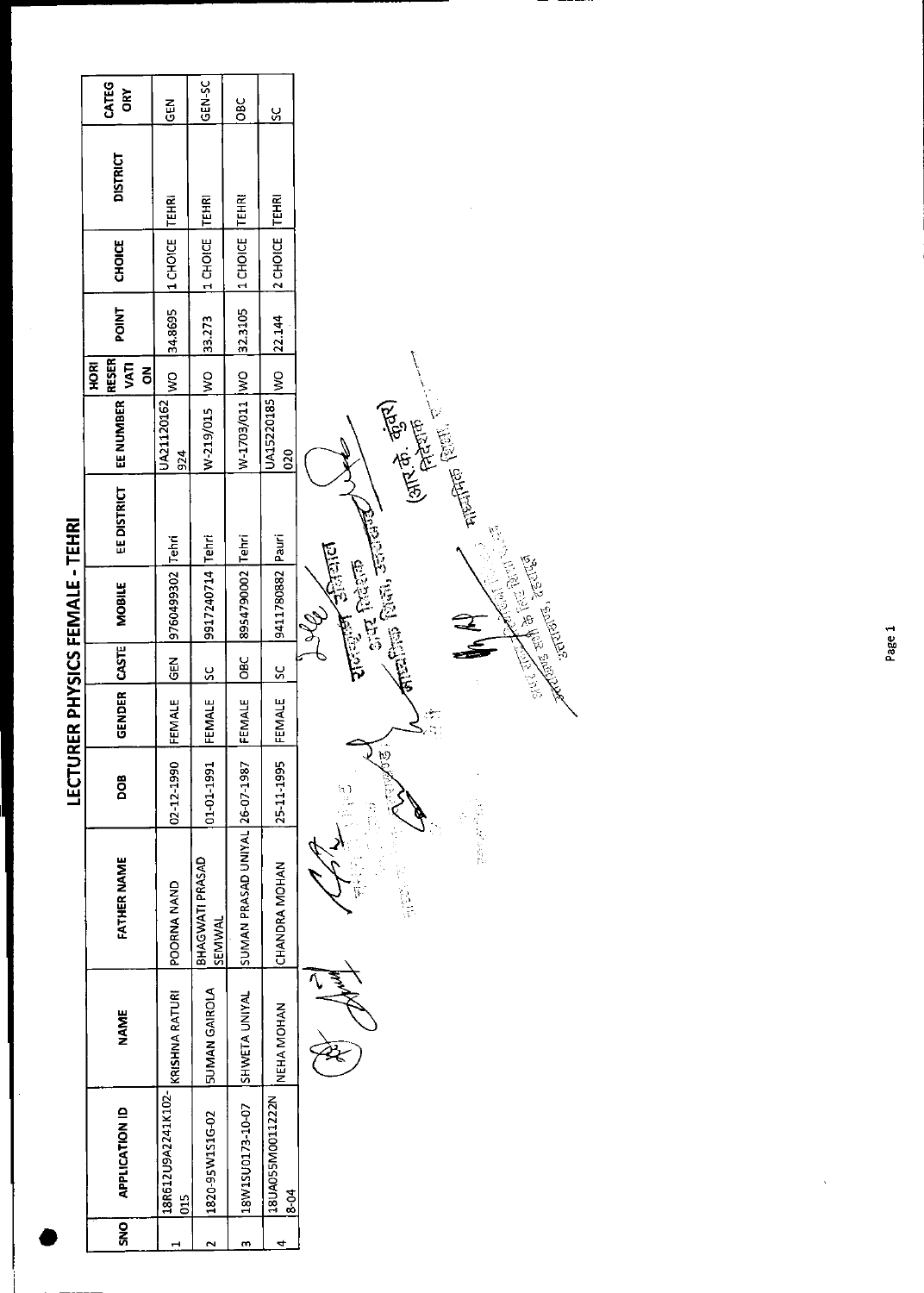| ı |
|---|
|   |
|   |
|   |
|   |
|   |
|   |
|   |
|   |
|   |
|   |
| I |
|   |
|   |
|   |
|   |
|   |
|   |
|   |
|   |
|   |
|   |
|   |
| י |
| i |
|   |
|   |
|   |
|   |
|   |
|   |
|   |

|              | <b>APPLICATION ID</b>       | <b>NAME</b>       | <b>FATHER NAME</b>                  | <b>BOD</b> | GENDER            | <b>CASTE</b>       | <b>MOBILE</b>                                                                                                                                                                                              | EE DISTRICT           | EE NUMBER                                                                                                                      | <b>RESER</b><br><b>PORT</b><br><b>S</b><br>š | <b>POINT</b> | <b>CHOICE</b> | <b>DISTRICT</b> | CATEG<br>ŎŔ |
|--------------|-----------------------------|-------------------|-------------------------------------|------------|-------------------|--------------------|------------------------------------------------------------------------------------------------------------------------------------------------------------------------------------------------------------|-----------------------|--------------------------------------------------------------------------------------------------------------------------------|----------------------------------------------|--------------|---------------|-----------------|-------------|
| $\mathbf{B}$ | 18020A812U0NG133-           | NIMISHA GUPTA     | RANA PRATAP GUPTA                   | 15-08-1989 | EMALE<br>щ.       | <b>GEN</b>         | 9536042882                                                                                                                                                                                                 | <b>Udham S Nagar</b>  | UA23120810<br>္က                                                                                                               |                                              | 32.63        | 1 CHOICE      | US NAGAR        | មិ<br>ច     |
| $\mathbf{S}$ | 18K121U127YA28410-          |                   | KM NEELAM YADAV SHAUKIN SINGH YADAV | 07-06-1991 | EMALE<br>ц,       | $\frac{2}{9}$      | 9012723323                                                                                                                                                                                                 | Uttarkashi            | UA24120181<br>271                                                                                                              | ş                                            | 32.402       | 2 CHOICE      | US NAGAR        | 집<br>영      |
|              | 18SM1S515-03                | SHWETA SAXENA     | AVDHESH SAXENA                      | 18-08-1990 | <b>EMALE</b><br>ட | ទី<br>ច            | 7906465121                                                                                                                                                                                                 | Udham S Nagar M/15/15 |                                                                                                                                | Ş                                            | 32.3625      | 1 CHOICE      | US NAGAR        | EN<br>영     |
| 8            | 18A2322J3101UR827-          | <b>JYOTI RANA</b> | DHANVEER SINGH                      | 10-06-1978 | EMALE<br>ட்       | $\frac{2}{9}$      | 9458939412                                                                                                                                                                                                 | <b>Udham S Nagar</b>  | UA23220183<br>172                                                                                                              | $\frac{1}{2}$                                | 32.2045      | 1 CHOICE      | US NAGAR        | るじ          |
|              | 18G9018121-03               | GARIMA            | PRANSHU SINGH                       | 20 01 1989 | EMALE<br>ட        | M30                | 9917092303                                                                                                                                                                                                 | Udham S Nagar         | 891/2011                                                                                                                       | Ş                                            | 31.0635      | 1 CHOICE      | US NAGAR        | 집<br>5      |
| 8            | 18PU1A1214B304155- PRIYANKA | BRITHWAL          | DEV SINGH BRITHWAL                  | 28-09-1990 | EMALE<br>ட        | OBC                | 7248301578                                                                                                                                                                                                 | Pithoragarh           | UA14120154<br>135                                                                                                              | $\frac{1}{2}$                                | 28.6365      | 6 CHOICE      | US NAGAR        | <b>OBC</b>  |
| 8            | 1818200A3141aC7u2-          | ALKA CHANDRA      | RAMESH CHANDRA                      | 26-12-1993 | EMALE<br>ட        | ပ္တ                | 9012062008 Nainital                                                                                                                                                                                        |                       | ua12420181<br>730                                                                                                              | Ş                                            | 20.935       | 2 CHOICE      | US NAGAR        | Š           |
|              | 184D21R3090-04              | <b>DEEPA RANI</b> | AMAR SINGH                          | 22-10-1989 | FEMALE            | SC                 | 8475067125 Haridwar                                                                                                                                                                                        |                       | 29030/14                                                                                                                       | ş                                            | 20.6705      | 5 CHOICE      | US NAGAR        | χ           |
|              |                             |                   | 海岸西岸                                | ピンク<br>÷,  | 计划                | sint that <b>b</b> | <b>Communication of the American Activity</b><br><b>THE COLOR STREET</b><br>उत्तरीस <sup>रक, ट्</sup> हरादल<br>उत्तरीसरके<br>$\frac{1}{2\pi\sqrt{2}}$ $\frac{1}{2\sqrt{2}}$<br><b>STAR PROPER</b><br>Lello | Ò<br>意念               | (आर.के. कुंतर)<br>(आर.के. कुंतर)<br>$\frac{1}{\sqrt{2}}\left(\frac{1}{\sqrt{2}}\right)^{2}\left(\frac{1}{\sqrt{2}}\right)^{2}$ |                                              |              |               |                 |             |